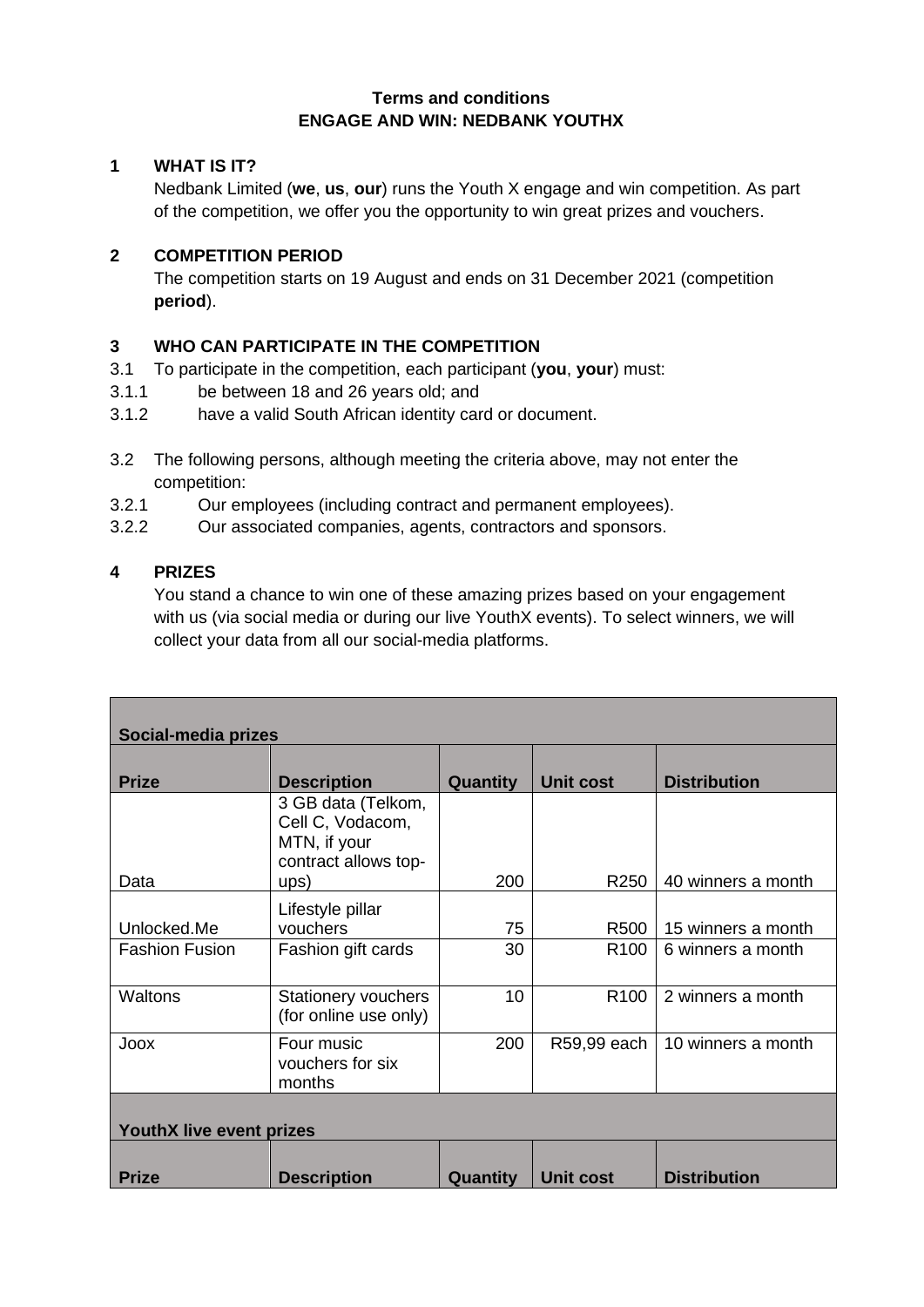|                       |                                              |    |                  | 10 winners will be<br>drawn from each                                        |
|-----------------------|----------------------------------------------|----|------------------|------------------------------------------------------------------------------|
| <b>Fashion Fusion</b> | Fashion gift cards                           | 20 | R <sub>100</sub> | YouthX live event                                                            |
| Waltons               | Stationery vouchers<br>(for online use only) | 10 |                  | 5 winners will be<br>drawn from each<br>R <sub>100</sub>   YouthX live event |
|                       | Four music                                   |    |                  | 10 winners will be                                                           |
|                       | vouchers for six                             |    |                  | drawn from each                                                              |
| Joox                  | months                                       | 80 | R59,99           | YouthX live event                                                            |

# **5 HOW TO ENTER**

### 5.1 **Social-media prizes**

Engage with (like, share, retweet or comment) on any of our social-media posts about YouthX on our Unlocked.Me Facebook, Twitter, and Instagram platforms, using the hashtags #YouthX and #PotentialUnlocked and your own public social-media account (without privacy settings).

### 5.2 **Draw dates for social-media prizes**

- 15 September 2021 for entries received from 1 to 31 August 2021
- 15 October 2021 for entries received from 1 to 30 September 2021
- 15 November 2021 for entries received from 1 to 31 October 2021
- 10 December 2021 for entries received from 1 to 31 November 2021
- 15 January 2021 for entries received from 1 to 31 December 2021

#### 5.3 **YouthX live event prizes**

- 5.3.1 You must register on the YouthX platform https://youthx.liveevent.co.za/login
- 5.3.2 You must be present at and interact and engage during the YouthX live events on 19 August or 10 September 2021.
- 5.3.3 At the end of each of these events, a leader board will show all the attendees who have participated and met the criteria in 5.3.1 and 5.3.2. If your name appears on the leader board and you have met all the requirements for this competition, you will be entered into the draw and stand a chance to win a prize.

### **5.4 Draw dates for YouthX live event prizes**

- 5.4.1 The draw for the YouthX live event on 19 August 2021 will take place on 26 August 2021.
- 5.4.2 The draw for the YouthX live stream event on 10 September 2021 will take place on 16 September 2021.
- 5.5 If the events cannot be held on these dates for any reason beyond our control, we will let the people who have registered for the events know and reschedule the events. If we have to reschedule the events, the draws will take place within business five days after each live event.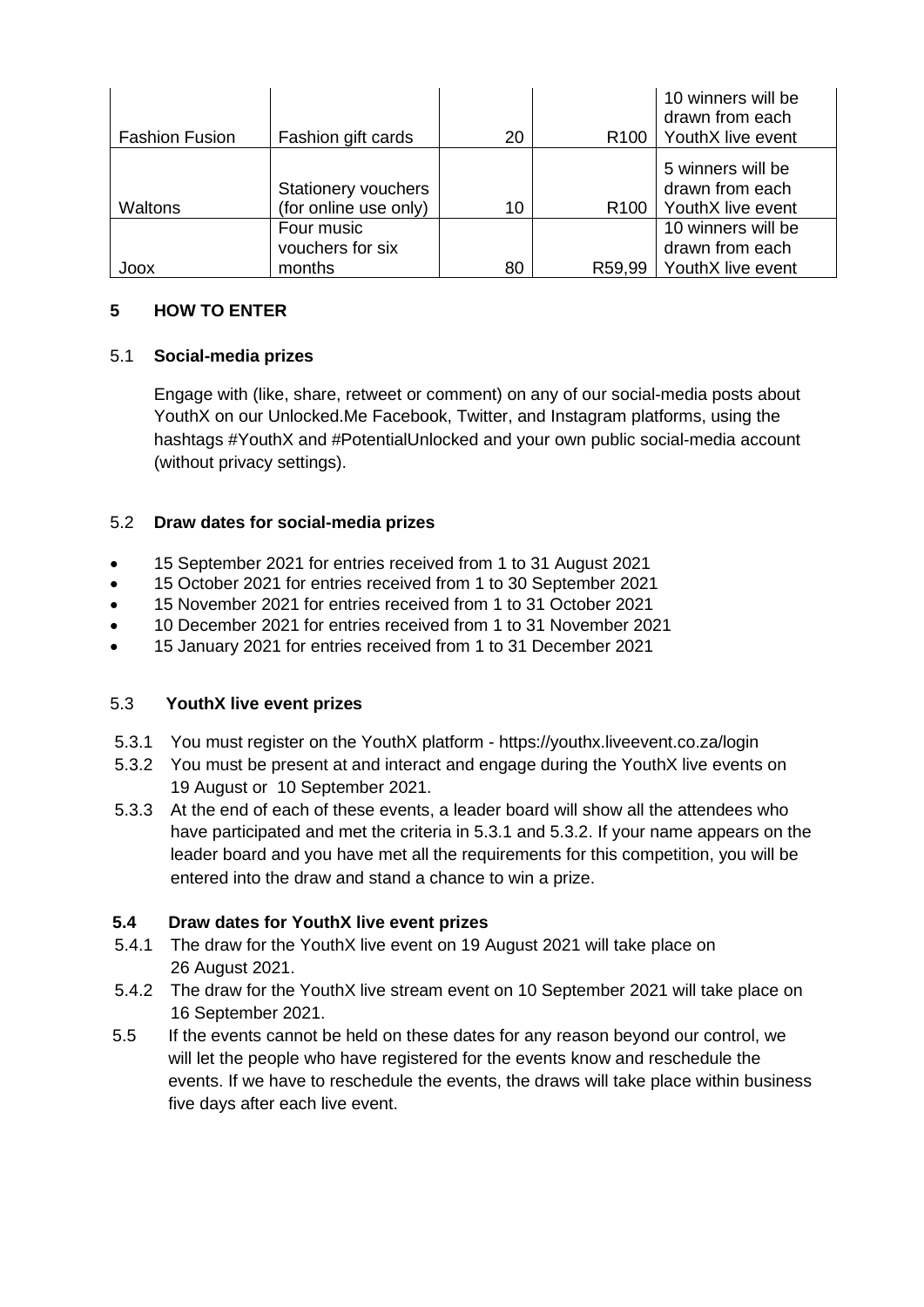# **6 SELECTION OF WINNERS**

- 6.1 Draws to select the winners will take place via Skype or Microsoft Teams by means of a random computer-generated algorithm.
- 6.2 If you win, we will phone you within five business days from the draw dates.
- 6.3 We will use the contact number that you gave us when you registered for the YouthX events or the number that you gave us on the relevant social-media platforms.
- 6.4 If you win, your prize will be delivered to the delivery address you gave us within 30 days of contacting you.
- 6.5 You can only win once. If you win, you will be excluded from future draws of this competition.
- 6.6 If a dispute arises, our decision or that of the competition judges will be final and binding on all aspects of the competition and we will not enter into correspondence.
- 6.7 Prizes are not transferable and you cannot exchange it for cash.
- 6.8 If you reject or do not take up a prize for any reason, you will forfeit the prize and we will select another winner, subject to the same terms and conditions.
- 6.9 If you win and we cannot get a hold of you within five business days following the draw, you will also forfeit the prize and we will select another winner, subject to the same terms and conditions.
- 6.10 We will not be responsible for any delays in redeeming the prize or for any additional conditions that third parties impose.
- 6.11 We reserve the right to replace the prize with any other prize of similar commercial value.
- 6.12 We will not give the prize to a third party, but to verified winners only.
- 6.13 We will not be liable for delays or failure to deliver any part of the prize resulting from acts that are beyond our reasonable control. These acts include acts of God; strikes; lockouts; riots; acts of war; civil disorder; rebellions or revolutions in any country; epidemics; acts of terrorism, vandalism and sabotage; governmental regulations imposed after the fact, communication line failures, power and telecommunications failures; earthquakes, fires, floods and other disasters; and voucher expiry dates. We will notify you as soon as reasonably possible if your prize is affected in this way.

# **7 GENERAL**

- 7.1 All information about the competition, including information that is published on any promotional material is part of these terms and conditions.
- 7.2 We and our associated companies, agents, contractors and sponsors assume no liability for any direct or indirect loss or damage arising from your participation in the competition or for any loss or damage, however arising.
- 7.3 These terms and conditions are available on the Unlocked.Me website.
- 7.4 We may ask you to consent in writing to endorsing, promoting and/or advertising any of or services without compensation.
- 7.5 You may, however, decline our request to use your details or image in marketing material or to participate in the marketing of any of our services. Your refusal will not affect the awarding of a prize.
- 7.6 By entering this competition, you agree to be bound by these terms and conditions.
- 7.7 We will not be liable for any accident, injury, harm, death, damages, costs and/or loss that you and/or any other person who participates in the prize sustain at any point during the fulfilment of the prize.
- 7.8 We may end the competition immediately and without notice if we need to do so because of legislative or regulatory reasons.